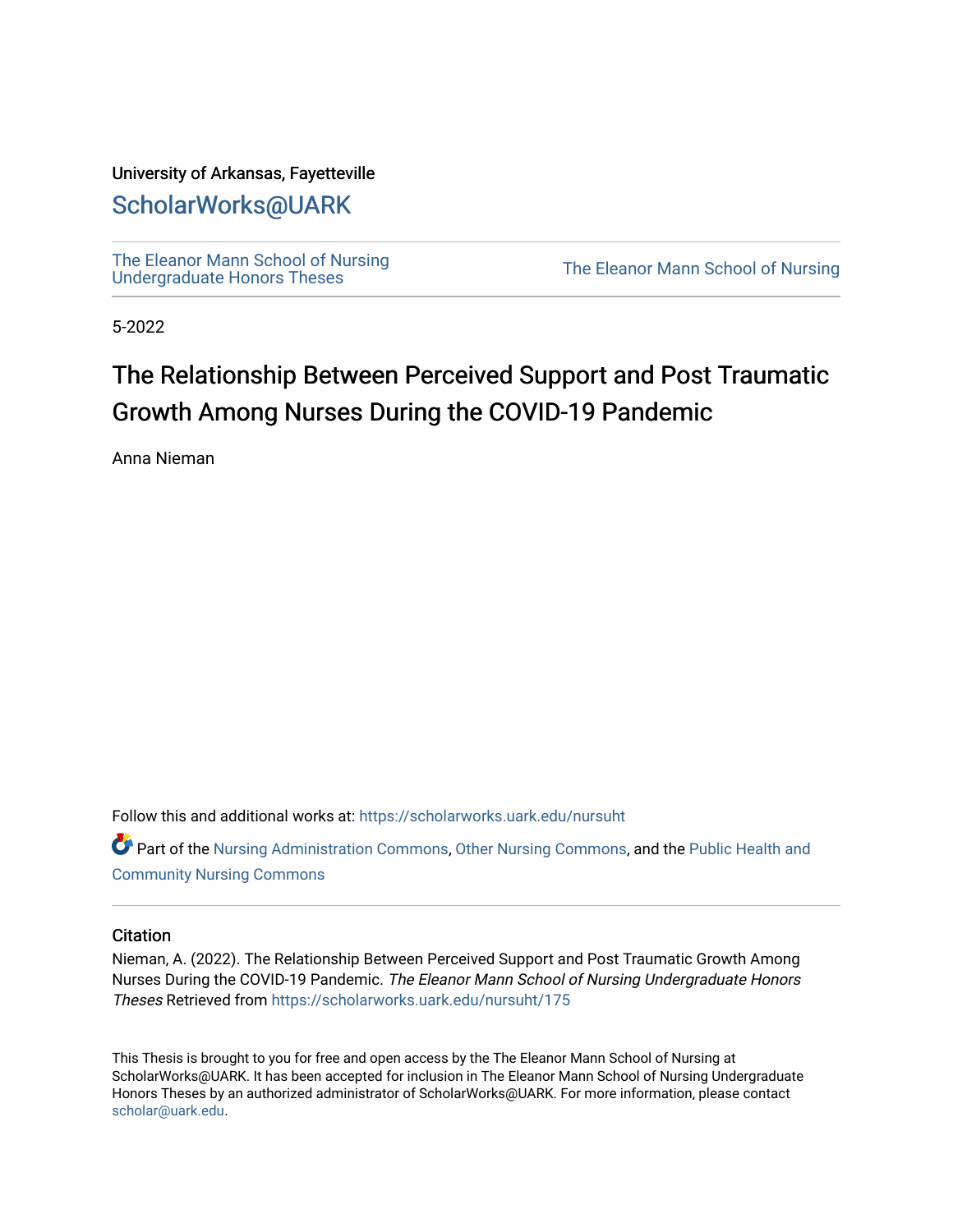# **The Relationship Between Perceived Support and Post Traumatic Growth Among Nurses**

# **During the COVID-19 Pandemic**

Anna Nieman

Eleanor Mann School of Nursing, University of Arkansas

Mentor: Dr. Patton

Committee Member: Kristina Simpkins-Spain

May 2, 2022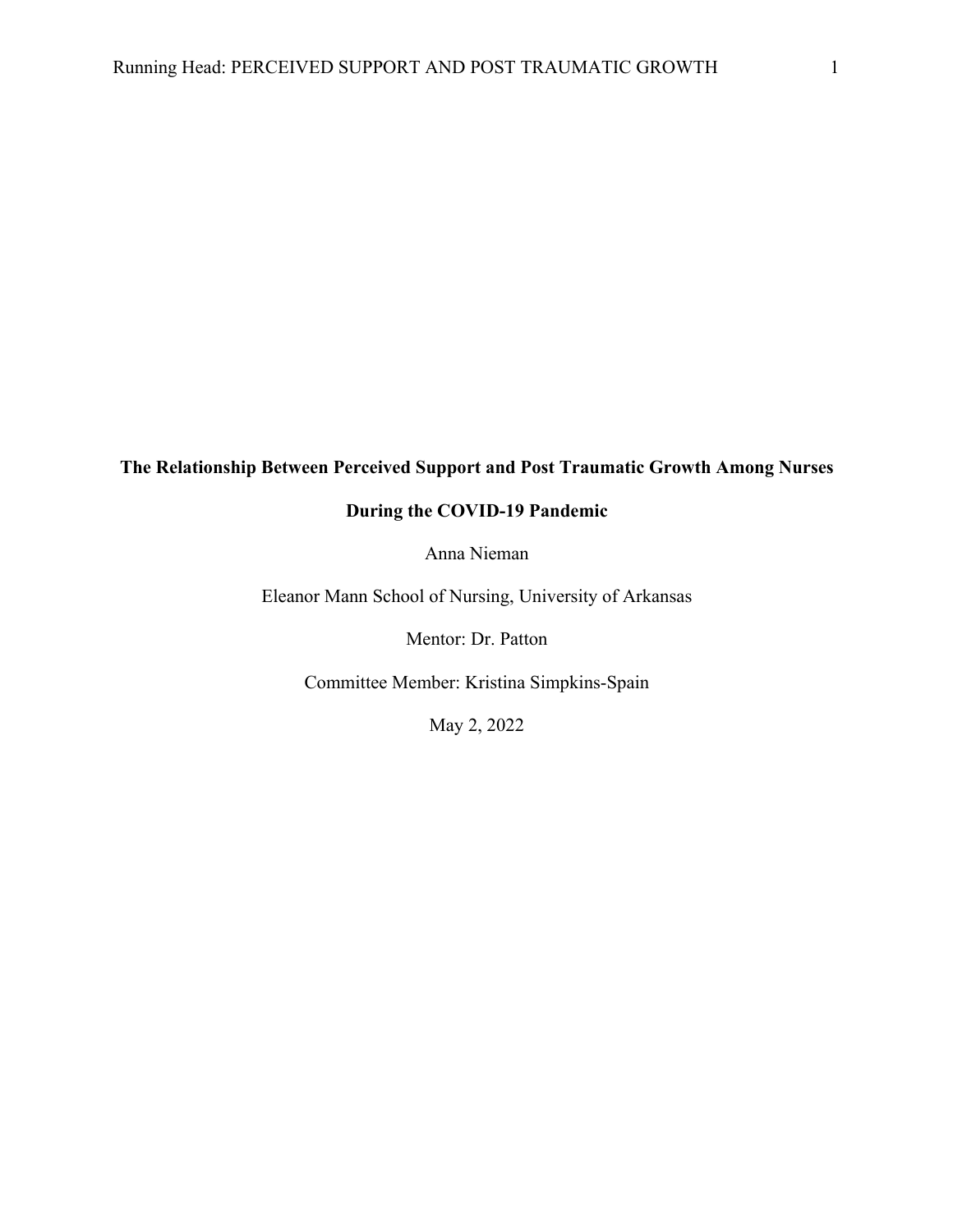#### **Abstract**

**Background:** Nurses continue to experience significant challenges related to the COVID-19 pandemic, putting them at risk of occupational stress, burnout, and turnover. The post-traumatic growth model focuses on growth and knowledge that comes from experiences of stress and trauma.

**Aim:** Identify post-traumatic growth (PTG) in a population of nurses affected by the COVID 19 pandemic.

**Method:** PTG was measured by the Post-Traumatic Growth Inventory, a 21-item questionnaire with five factors: relating to others, new possibilities, appreciation of life, personal strength, and spiritual change. Participants (n=22) responded on a 6-point Likert scale, 0 for no change and 5 for great degree of change. The total score ranges from 0 to 105, with higher scores indicating higher levels of PTG.

**Results:** 22 nurses completed the survey. Ages ranged from 23 to 61 with the mean of 34 years. Years of experience ranged from 1 to 38 years with a mean of 8.6 years. The mean PTG scores were as follows: Relating to others 3.50; New possibilities 3.65; personal strength 4.0; spiritual change 3.05; appreciation of life 4.04. The total PTG scores ranged from 22 to 96, mean 53.05 sd 20.1. Previous studies reported mean item scores  $\geq$ 3 reached moderate and above levels of PTG (Cui et al., 2021, Jansen et al., 2011). Four common themes were identified after interviewing seven nurses on the frontlines of the pandemic: learning on the go, need for PPE, better compensation, and mental health resources.

**Conclusions:** The PTG of responding nurses was moderate. Programs that introduce PTG can help build resilience and expand coping skills of nurses during times of crisis, protecting them from burnout and enhancing job satisfaction and retention.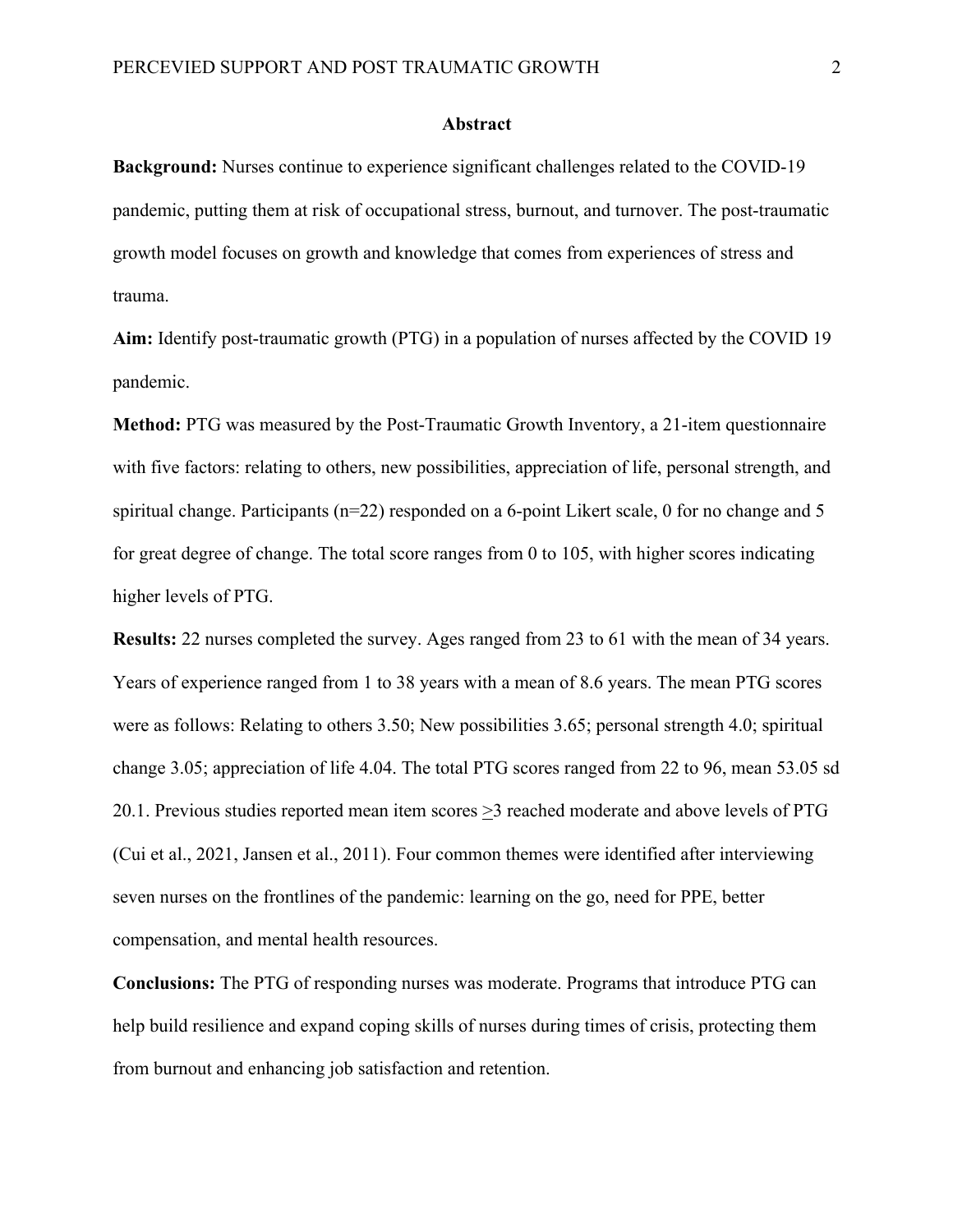#### **Introduction**

Courageous, brave, heroic, and selfless are just a few of the words that have been used to describe the people working on the frontlines of the COVID-19 pandemic. Although the respect is appreciated, words can only account for so much, and the reality is that frontline workers, specifically healthcare workers, are emotionally and physically drained. Burnout is a term used to describe the physical and emotional exhaustion that develops when a person has a "prolonged response to chronic emotional and interpersonal stressors" (Friganović et al., 2019). Healthcare workers, particularly nurses, work in high stress environments characterized by long hours and challenging decisions, which have been heightened by the stress and anxiety of the COVID-19 pandemic.

Job satisfaction is often associated with work environment, work conditions, and pay, which can also be linked to the incidence of burnout syndrome. The Maslach Burnout Inventory is a scale used to assess burnout syndrome according to three categories: emotional exhaustion, depersonalization, and reduced personal accomplishment (Maslach et al., 1996). The first category, emotional exhaustion, refers to the "feelings of being emotionally overextended and exhausted by one's work" (Maslach et al., 1996). Depersonalization occurs when a person feels indifferent towards work, which can lead to negative effects on behavior, motivation, etc. The last category is reduced personal accomplishment, which relates to one's feelings of success and competence (Maslach et al., 1996).

A study conducted by Shanafelt et al. (2020) identified 8 sources of anxiety among healthcare professionals during the pandemic, that were then characterized into five requests: hear me, protect me, prepare me, support me, and care for me. Employers fulfilling these requests, along with perceived support can contribute to post-traumatic growth (PTG) in nurses.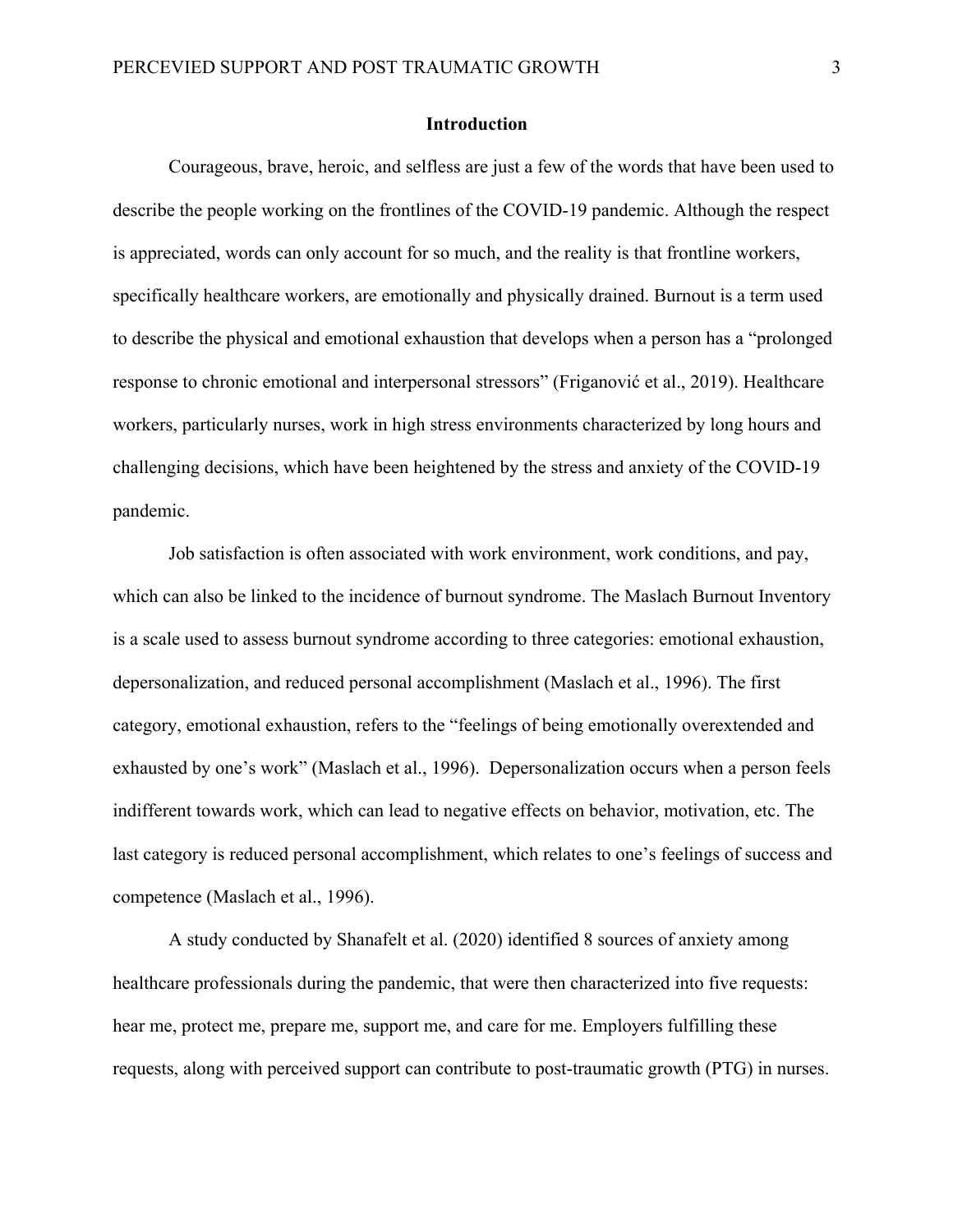Cui et al. explores the concept of post-traumatic growth as it pertains to the COVID-19 pandemic. PTG is defined as "positive psychological changes after an individual experiences traumatic events" (Cui et al, 2021). The purpose of this study was to survey and interview registered nurses who have been on the frontlines of this pandemic and determine factors that can contribute to post-traumatic growth, especially those that deal with perceived support from their employers during the COVID-19 pandemic.

#### **Literature Review**

The reviewed studies resulted in a combined group that consisted of over 50,000 nurses and healthcare professionals from numerous countries. One study was a systematic review of 29 articles that examined 31,523 nurses from countries such as the United States, Saudi Arabia, Brazil, Thailand, Iran, Turkey, China, and France (Friganović et al., 2019). Another systematic review examined 38 articles that involved 18,705 nurses. This study explored factors such as stress and burnout that influence nurse resilience (Yu et al., 2019). Labrague and de los Santos (2020) conducted a cross-sectional study on 261 frontline nurses in the Philippines. Shanafelt et al. (2020) interviewed 69 physicians, nurses, advanced practice clinicians, residents, and fellows to determine their fears and requests related to the coronavirus pandemic. Another systemic review relates the prevalence of work stress and burnout among nurses with the working environment and other factors, such as gender and family obligations, work relationships, and management styles (Jennings, 2008). The other four articles are cross-sectional studies that examine major stressors, trauma, coping strategies, and post-traumatic growth among nurses related to the COVID-19 pandemic (Chen et al., 2020) (Ali et al., 2020) (Giménez-Espert et al., 2020) (Cui et al, 2021).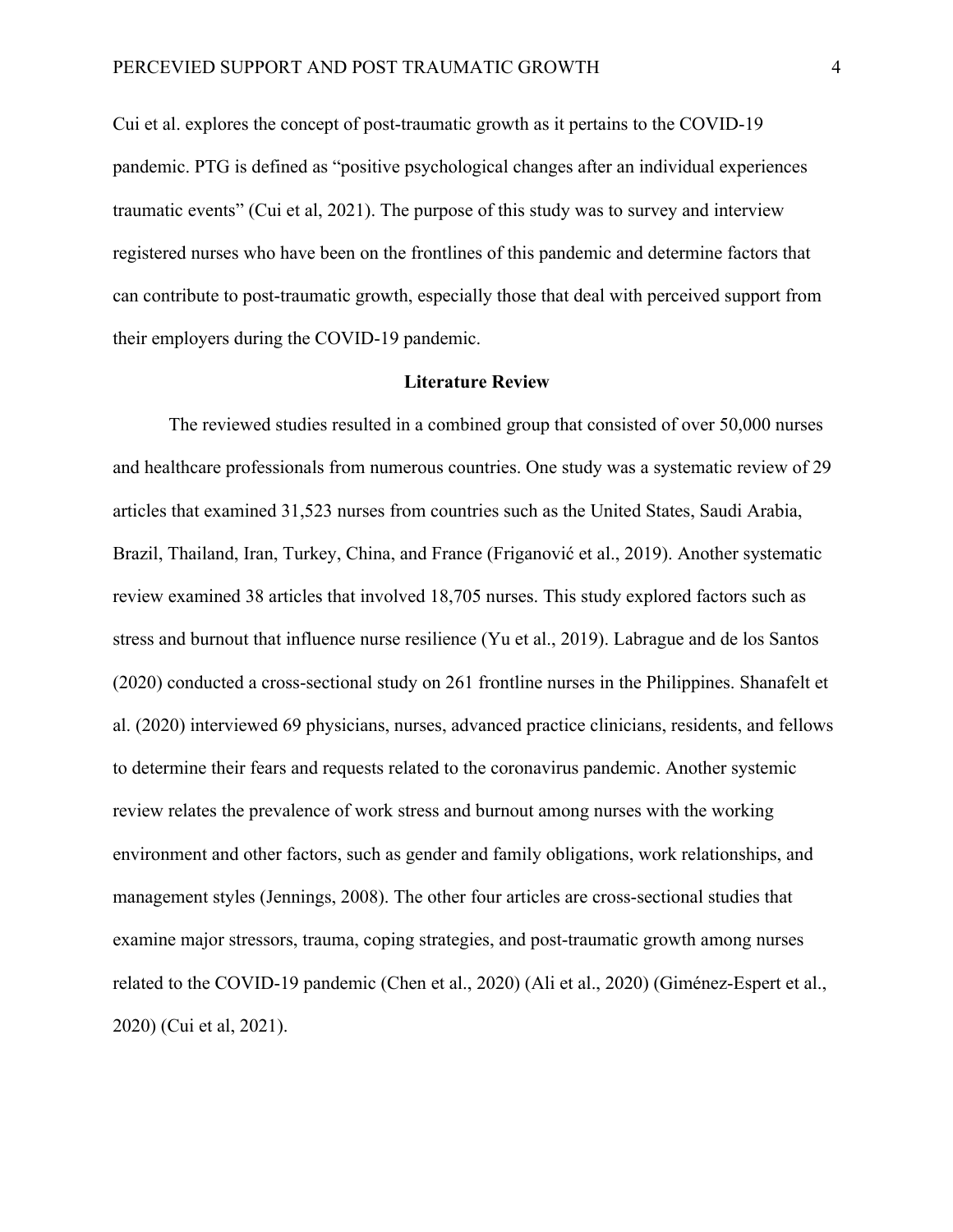In the systematic review by Friganović et al. (2019), many of the articles used the Maslach Burnout Inventory to examine the effect of burnout on job satisfaction in nurses. One study concluded that "16% of nurses had high levels of burnout in all three dimensions" and that the highest degree of burnout was in the emotional exhaustion category. Another study included in the review found that nurses in high stress environments—emergency room and critical care units—reported higher burnout results than nurses in less stressful environments (Friganović et al., 2019). Similarly, another study explored the association of work environment with burnout and how that affects job satisfaction. The results concluded that "limited nurse autonomy, poor physician-nurse relationships, and poor control over nurses' practice" increased the level of burnout and, in turn, negatively affected their job satisfaction (Friganović et al., 2019). Each study included in the systematic review led to the conclusion that there is a high incidence of burnout among healthcare professionals, especially nurses. The issues that contribute to higher levels of burnout are often related to the work environment, relationships with coworkers, and nurse autonomy (Friganović et al., 2019). Similarly, Bonnie M. Jennings explores work and stress burnout among nurses as it relates to different factors. Interestingly, Jennings points out that stress is subjective to the person, given that a person's "perceptions and interpretations give meaning to events and determine whether events are viewed as threatening or positive" (2008). It is important to remember that certain factors can influence and increase one's stress; however, people handle stressful situations differently, which has been heightened by the stress of the pandemic.

Yu et al. (2019) explores the factors associated with nurse resilience as it relates to stress and burnout. In the study, resilience is defined as "a nurse's adaptability, capacity, and ability to solve problems and seek solutions" (Yu et al., 2019). Due to the stressful environment and high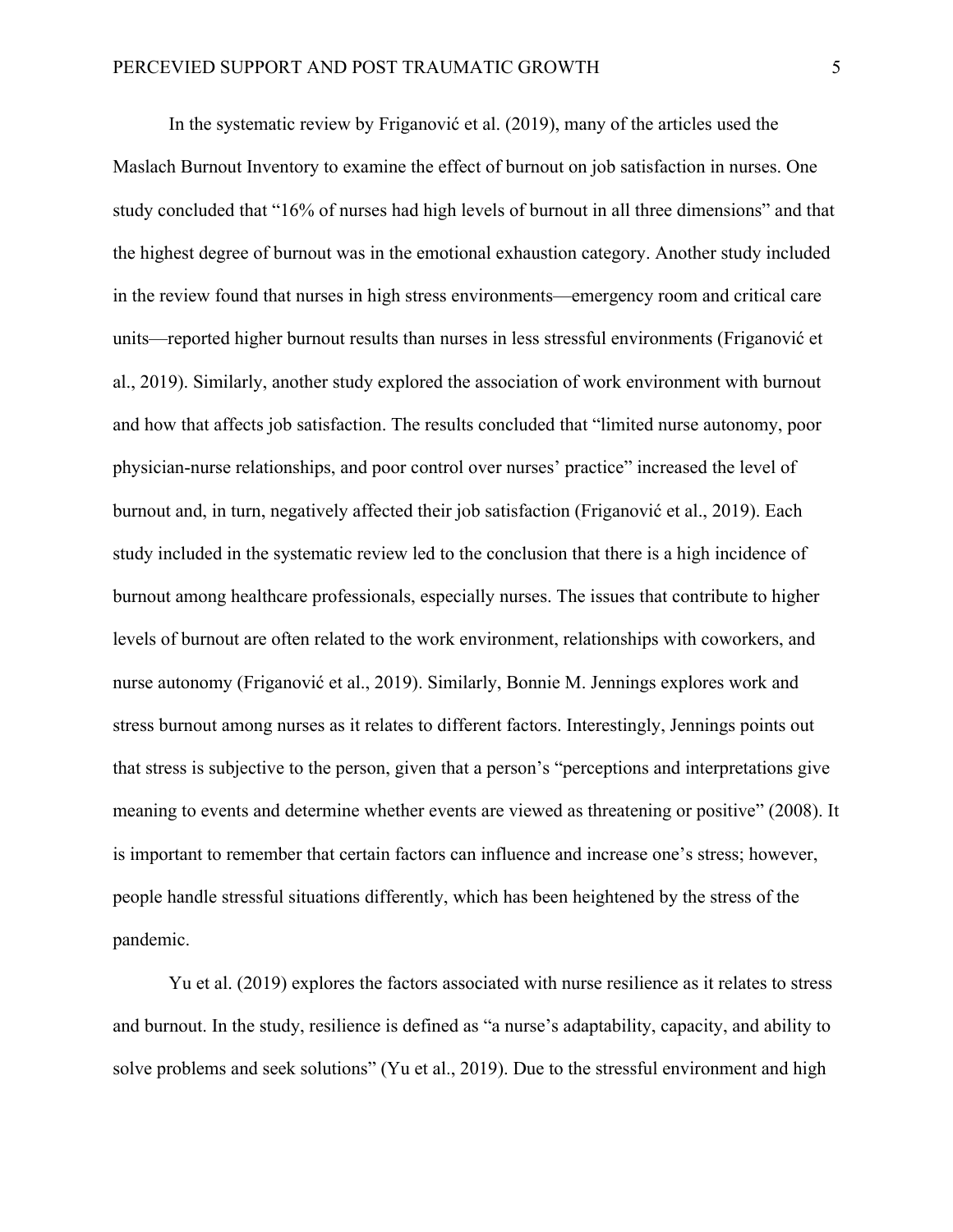workload that nurses experience, burnout is common. Nurse resilience is a factor that allows nurses to overcome such challenges. This study focuses on exploring personal and work-related factors linked to nurse resilience. The following scales were used to measure nurse resilience: the Connor Davidson Resilience Scale, the Resilience Scale, the Stress Resilience Profile, and the Dispositional Resilience (Hardiness) Scale Revised. The results of the studies suggest that resilience had effects on both job demand factors (burnout, stress, workplace bullying, anxiety/depression, posttraumatic stress disorder, and fatigue) and job resources (coping skills, social support, self-efficacy, job satisfaction, job retention, and general wellbeing) (Yu et al., 2019). There were no consistent results on whether personal and demographic information affect nurse resilience. Resilience was negatively associated with burnout and anxiety/depression, whereas it was positively associated with coping skills and self-efficacy (Yu et al., 2019).

Based on numerous studies, it is known that nurses work in a high-stress environment, which can lead to burnout quickly. The current pandemic, however, is a major stressor that greatly affects the mental status and job satisfaction of nurses, which is examined in the remaining studies. Labrague and de los Santos (2020) completed a cross-sectional study involving 261 frontline nurses. Three 5-point Likert scales were used to complete the study: the fear of covid-19 scale, the job stress scale, and the job satisfaction index. The statements "given the current situation, I am thinking about leaving nursing as a profession" and "given the current situation, I am thinking about leaving this healthcare facility" were used to assess the intent to leave the professional and/or organization (Labrague & de los Santos, 2020). The results suggest that a higher level of fear of COVID-19 is associated with "decreased job satisfaction, increased psychological distress, and increased organizational and professional turnover intentions" (Labrague & de los Santos, 2020). A study performed in Alabama recognizes five stressor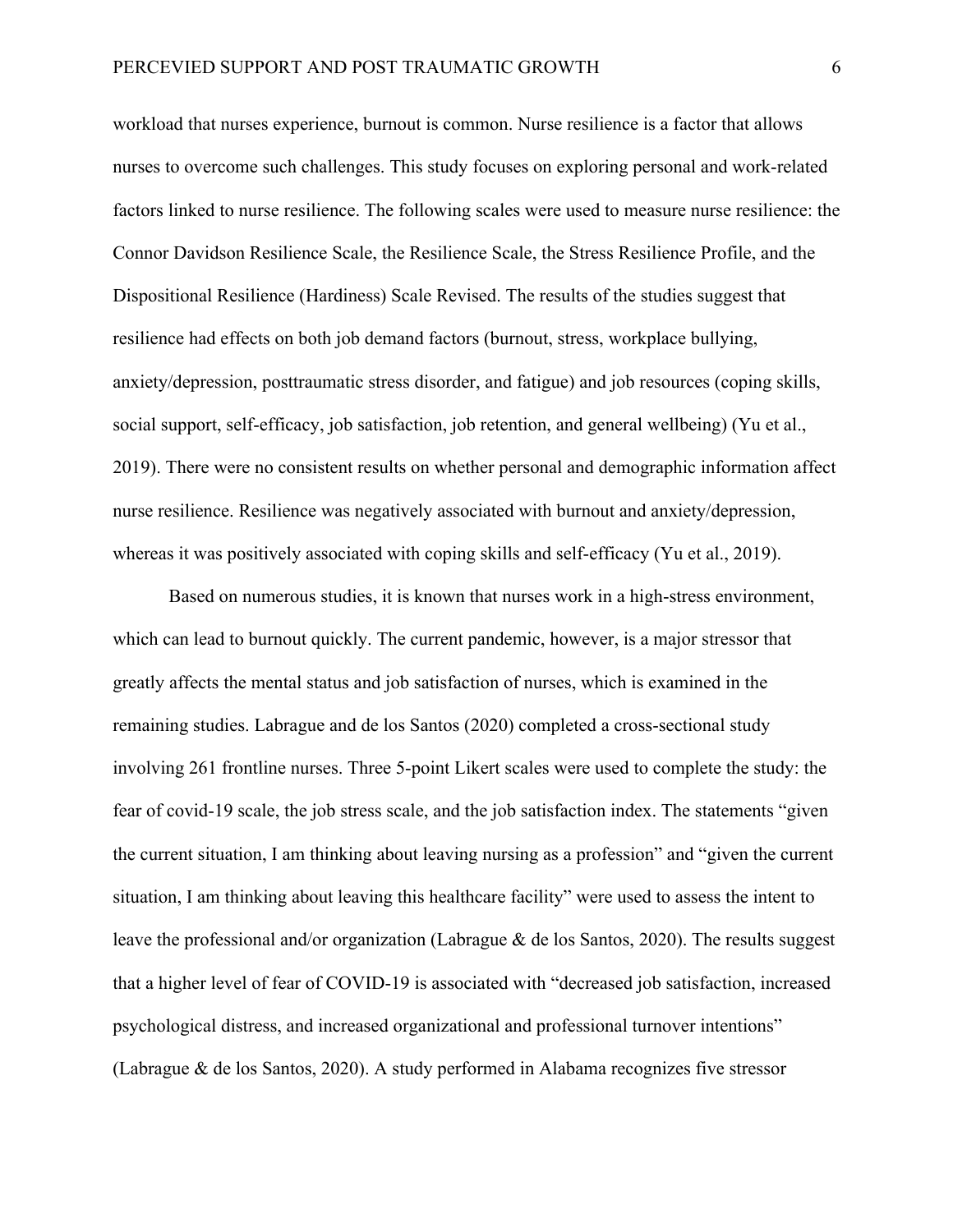domains: stress from taking care of patients, stress from assignments and workload, stress from personal life, friends, and colleagues, stress from lack of knowledge about COVID-19, and stress from the environment (Ali et al., 2020). Results from the descriptive analysis suggest high percentages of nurses reporting increased stress due to the pandemic, in relation to each stressor domain. For example, "70% (n=76) of nurses are concerned about getting more infected patients," "74% (n=81) of nursing staff are worried about getting infected," "82% (n=89) of nurses are worried that their families will get infected," and "77% (n=84) of participants were concerned with the lack of specific treatment for COVID-19" (Ali et. al, 2020).

One study emphasizes Karasek's model, which is a theoretical model that explains occupational stress as an "imbalance between psychology and demands at work and the control level or resources that the employee has" (Giménez-Espert et al., 2020). This imbalance has been heightened during the COVID-19 pandemic, which is a current public health emergency and has created more specific demands among nurses. The descriptive correlational study analyzes data from a self-completed questionnaire of 92 nurses in Spain. The most statistically significant correlations determine that resources, measures, and information correlated positively with job satisfaction during the COVID-19 pandemic. A consistent finding is that when nurses are provided with "frequent and evidence-based information from hospital management" they expressed "less anxiety about the pandemic" (Giménez-Espert et al., 2020).

Multiple findings suggest that nurse resilience and coping strategies are associated with "posttraumatic growth" (PTG) during the pandemic (Chen et al., 2021). Chen et al. conducted a cross-sectional large-scale survey on posttraumatic growth related to the pandemic using the Trauma Screening Questionnaire (TSQ), the Maslach Burnout Inventory-General Survey (MBI-GS), and the Posttraumatic Growth Inventory-Short Form (PTGI-SF). Results from this study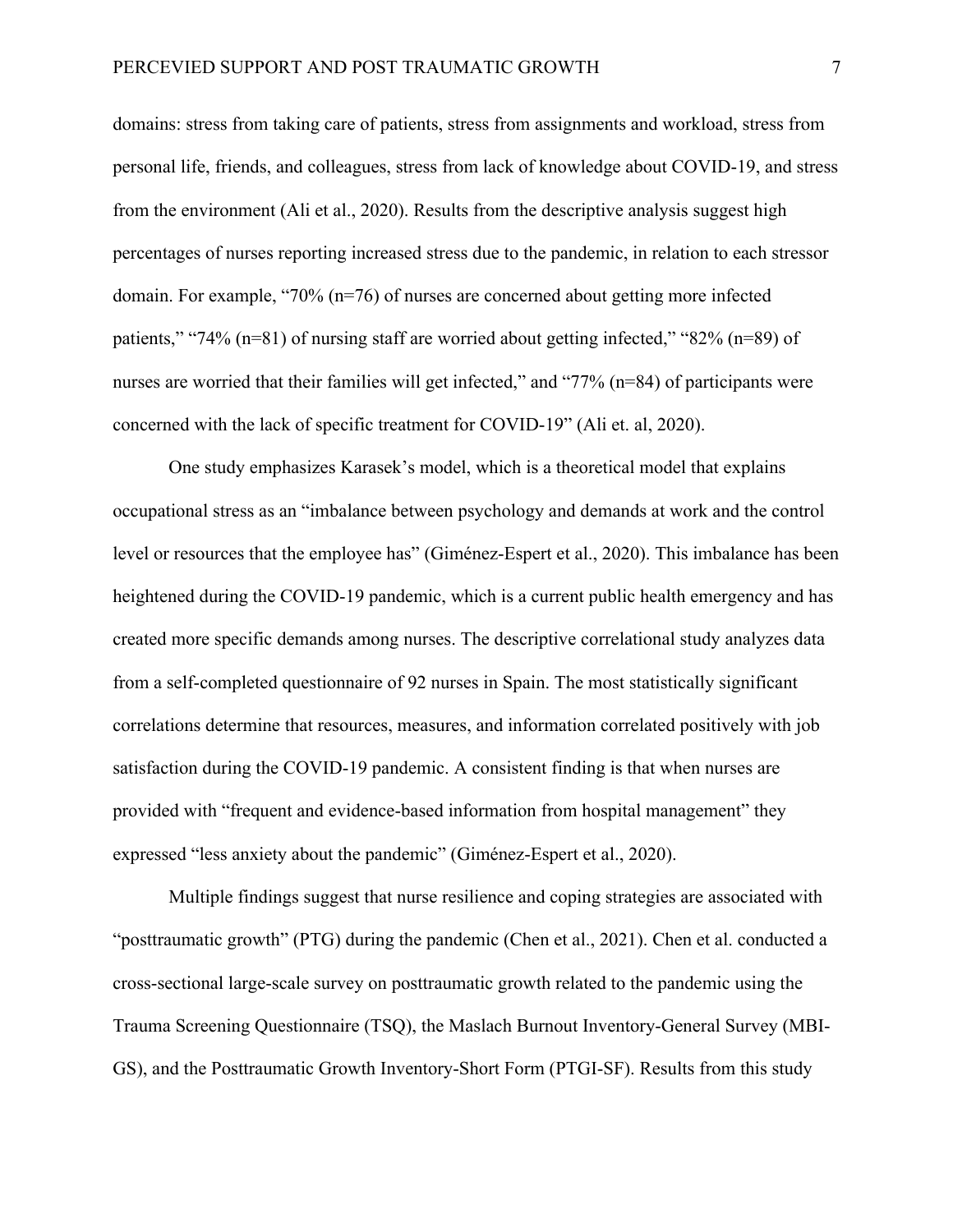revealed that 13.3% of the 12,596 surveyed nurses "had symptoms of trauma," while 15.2% of nurses working in intensive care units or COVID-19 units "exhibited symptoms of trauma" (Chen et al., 2021). Long-term posttraumatic stress is an increasing fear among nurses, which calls for active support from leaders, adequate staffing needs, and mental health resources. Cui et al. (2021) also studied PTG among nurses during the pandemic and concluded that nurses with over ten years of work experience, psychological intervention or training during the pandemic, confidence about frontline work, and "deliberate rumination" about their experience increased PTG (Cui et al., 2021).

This review of literature implies that the COVID-19 pandemic has heightened the stress, burnout, and challenges that nurses face daily; however, these challenges can lead to growth when organizations listen and respond to the needs of their nurses, rather than ignoring their concerns. It is essential that healthcare leaders and administration provide adequate resources, training, and communication to fulfill the requests of their staff in order to prevent severe psychosocial distress and to contribute to post-traumatic growth.

#### **Methodology**

This mixed method study consists of a quantitative questionnaire and qualitative data collection consisting of interviews. IRB approval was obtained, and all participants agreed to participate in the survey and had the option to participate in a recorded interview. Participation was voluntary and participants had the right to withdraw at any time without penalty. Data was collected by surveying registered nurses who have worked during the COVID-19 pandemic. The survey was sent by email and included twenty-one survey questions from the post-traumatic growth survey. The post-traumatic growth survey includes five factors: relating to others, new possibilities, appreciation of life, personal strength, and spiritual change. Twenty-two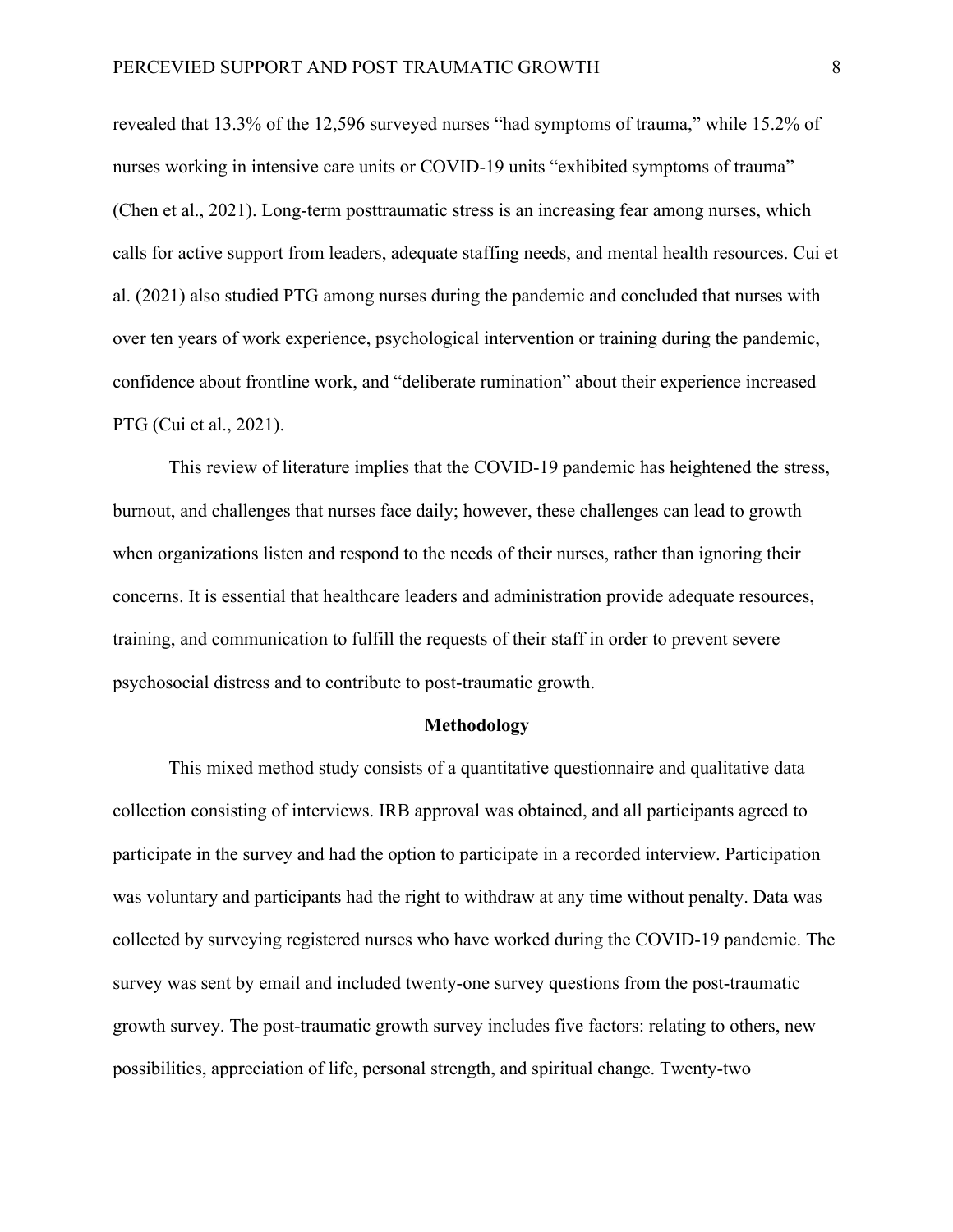participants (n=22) responded on a 6-point Likert scale, 0 for no change and 5 for a great degree

of change. The total score for post-traumatic growth ranges from 0-105, with higher scores

indicating higher levels of post-traumatic growth. The complete survey is included in Figure 1.

| <b>Client Name:</b> |
|---------------------|
|---------------------|

Indicate for each of the statements below the degree to which this change occurred in your life as a result of the crisis/disaster, using the following scale.

 $0 = I$  did not experience this change as a result of my crisis.

 $1 = 1$  experienced this change to a very small degree as a result of my crisis.

2 = I experienced this change to a small degree as a result of my crisis.

 $3 = 1$  experienced this change to a moderate degree as a result of my crisis.

4 = I experienced this change to a great degree as a result of my crisis. 5 = I experienced this change to a very great degree as a result of my crisis.

Possible Areas of Growth and Change  $0$  1 2 3 4 5

| 1. I changed my priorities about what is important in life.                      |  |  |  |
|----------------------------------------------------------------------------------|--|--|--|
| 2. I have a greater appreciation for the value of my own life.                   |  |  |  |
| I developed new interests.<br>3.                                                 |  |  |  |
| 4. I have a greater feeling of self-reliance.                                    |  |  |  |
| 5. I have a better understanding of spiritual matters.                           |  |  |  |
| 6. I more clearly see that I can count on people in times of<br>trouble.<br>Text |  |  |  |
| 7. I established a new path for my life.                                         |  |  |  |
| 8. I have a greater sense of closeness with others.                              |  |  |  |
| 9. I am more willing to express my emotions.                                     |  |  |  |
| 10. I know better that I can handle difficulties.                                |  |  |  |
| 11. I am able to do better things with my life.                                  |  |  |  |
| 12. I am better able to accept the way things work out.                          |  |  |  |
| 13. I can better appreciate each day.                                            |  |  |  |
| 14. New opportunities are available which wouldn't have been<br>otherwise.       |  |  |  |
| 15. I have more compassion for others.                                           |  |  |  |
| 16. I put more effort into my relationships.                                     |  |  |  |
| 17. I am more likely to try to change things which need<br>changing.             |  |  |  |
| 18. I have a stronger religious faith.                                           |  |  |  |
| 19. I discovered that I'm stronger than I thought I was.                         |  |  |  |
| 20. I learned a great deal about how wonderful people are.                       |  |  |  |
| 21. I better accept needing others.                                              |  |  |  |

**Figure 1.**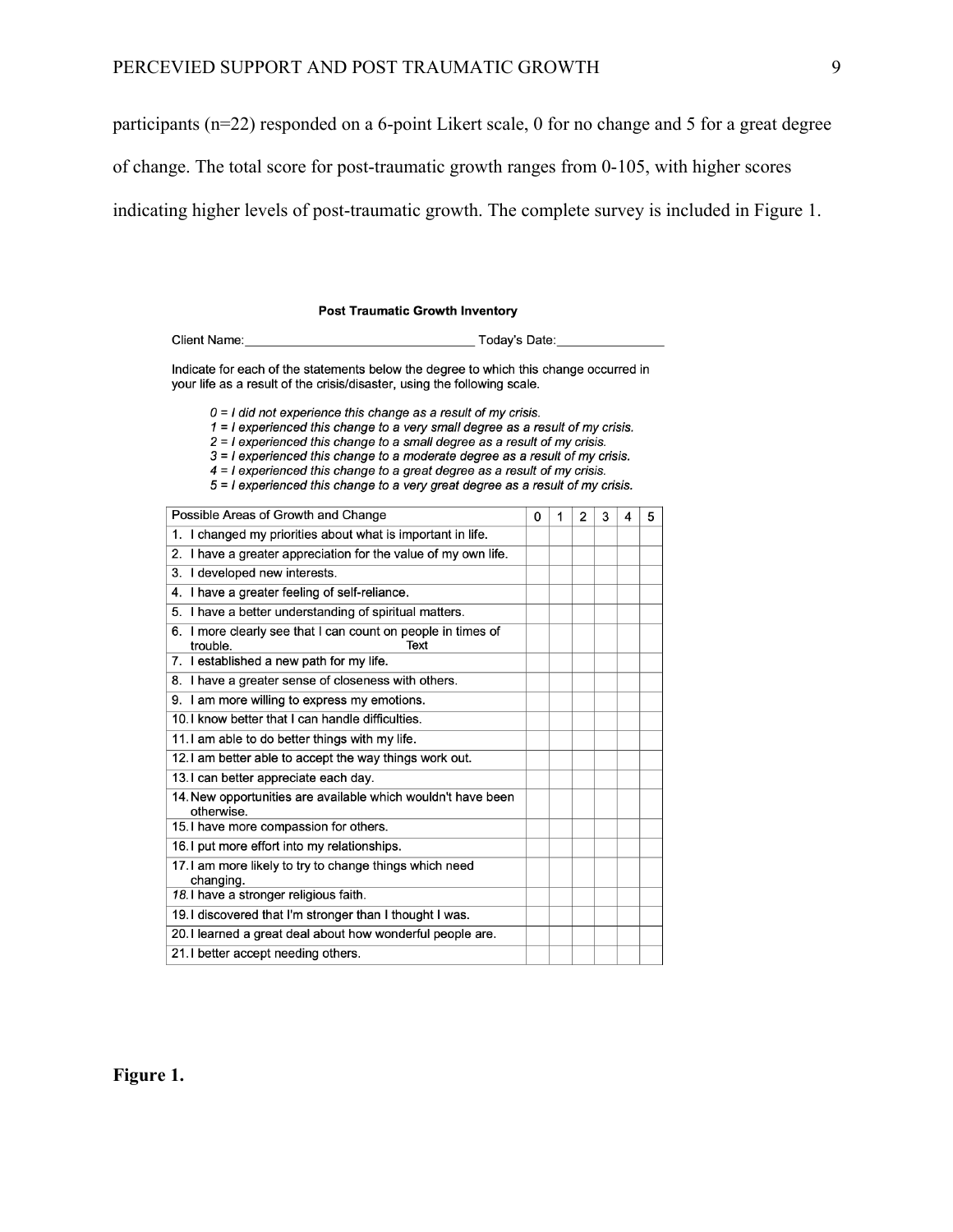The registered nurses also had the option to be interviewed. Those who agreed were then

interviewed over zoom or on a phone call using a semi-structured interview guide (Figure 2).

## **Figure 2. Semi-structured interview guide:**

- 1. I am going to ask you a few questions about your work as a nurse during the pandemic your concerns, what leaders (hospital administration, nursing leaders, charge nurse) did to address your concerns and support you, and what you think would have been helpful.
- 2. Did you feel like that you were listened to? That your concerns based on your frontline experience and expert perspectives were considered?
- 3. Did you feel that adequate personal protective equipment, access to testing and vaccines, and resources to help you avoid taking the infection home to your family was provided?
- 4. Did you feel that you were provided with adequate training to prepare you to give competent nursing care?
- 5. Did you take on any new duties?
- 6. Did you think the communication provided was helpful and timely?
- 7. Did you feel that you received adequate support for your personal and family needs? Long work hours Uncertainty Exposure to patient with COVID-19 School and/or day care availability
- 8. Did you feel that the organization did or would have cared for and supported you if you developed infection or needed to be quarantined?
- 9. What kind of support was needed?

Interviews were recorded and transcribed to determine common themes and requests from nurses

regarding support from organizations and hospital administration.

## **Results**

Responses were received from twenty-two nurses with varying ages and years of experience

as a nurse. Ages ranged from 23 to 61 with the mean of 34 years. Years of experience ranged

from 1 to 38 years with a mean of 8.6 years. The mean PTG scores were as follows: Relating to

others 3.50; New possibilities 3.65; personal strength 4.0; spiritual change 3.05; appreciation of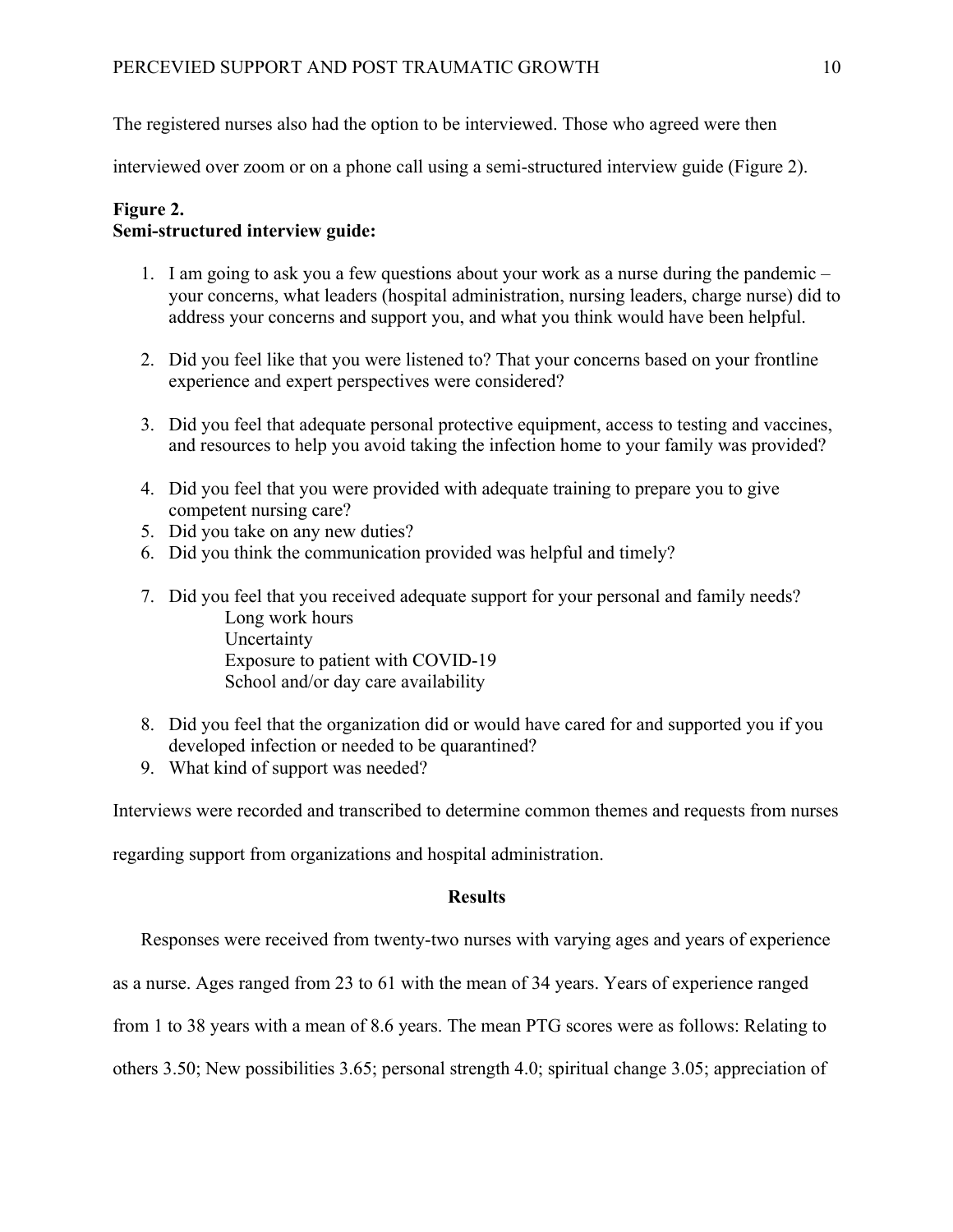life 4.04. The total PTG scores ranged from 22 to 96, with a mean 53.05 and standard deviation 20.1. Previous studies reported mean item scores >3 reached moderate and above levels of PTG (Cui et al., 2021, Jansen et al., 2011).

Seven nurses agreed to participate in a semi-structured interview that involved nine questions regarding work during the pandemic. Each nurse expressed their concerns and opinions on provided support while working on the frontlines of the pandemic. Of the interviewees working during the pandemic, two worked in nursing education, one worked in the emergency department, two worked in the ICU, one worked the hematology/oncology unit, and one worked as a wound care nurse. The years of experience in nursing ranged from 10 months to 14 years. Four themes were identified from the interviews: learning on the go, need for PPE, better compensation, and mental health resources.

Each nurse agreed that rules were constantly changing, and everyone was learning on the go throughout the pandemic, which often led to abrupt changes in protocol and lack of communication. Each nurse agreed that communication was helpful; however, at the beginning of the pandemic new information was coming out daily, and everyone was constantly learning new ways of treatment. Learning on the go led to a lack of specific training for COVID positive patients. "As a very young nurse I was running a unit," said a nurse with a year of experience under her belt when her manager decided to make her charge nurse on a COVID stepdown unit. Another nurse explained how stressful it was to float in between COVID positive patients and oncology patients with suppressed immune systems, who would most likely face severe consequences if infected. Two of the nurses with less than a year of experience were caring for COVID positive patients with one day of training. This lack of training led to feelings of doubt and blaming themselves when things went wrong. Floating between units is another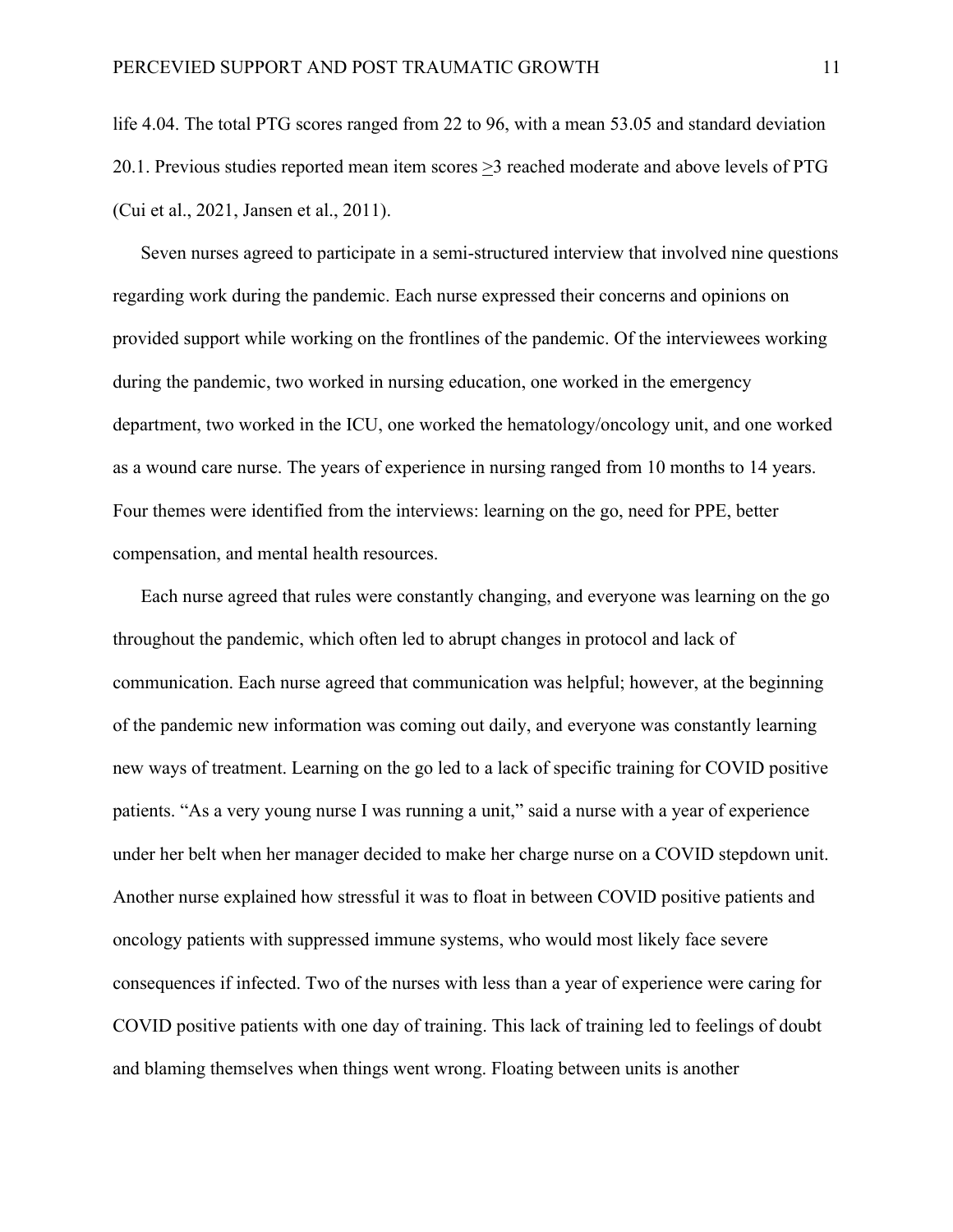commonality described by multiple nurses, which is a result of the staffing crisis. Floating also leads to uncertainty and unknown territory, on top of taking on a different acuity of patients.

The need for PPE was another theme noted by each nurse. Four nurses stated they were regularly provided with PPE; however, three nurses described the stress of reusing PPE at the beginning of the pandemic. One nurse had to wear the same N95 until it eventually became so thin you could see through it. The same nurse was also given an N95 that didn't fit her, but it was all the hospital could offer at the beginning of the pandemic. Most of the nurses agreed that adequate PPE and access to vaccines has been provided for the past six months to a year, but this was not always the case.

When asked their requests for support, each nurse illustrated the need for better compensation for the new roles and responsibilities they took on during the pandemic. Nurses took on extra loads of patients, had an increased risk of bringing the infection home to family, witnessed an increase in patient deaths, and often took on duties of respiratory therapists, housekeepers, and phlebotomists, without significant changes in compensation, making it hard to support themselves when they needed it most.

Lastly, mental health support is something that each nurse brought up in their interview. Two nurses stated that their workplaces offered a limited amount of free therapy services, which gave nurses the ability to talk with a psychiatrist and set goals for self-care during the pandemic. However, multiple nurses were unaware of any mental health resources available to them throughout the pandemic and did not feel that anyone cared to offer these types of resources.

#### **Discussion**

The survey results revealed PTG scores ranging from 22-96, on 0-105 scale. This range suggests that many factors may affect the level of PTG, including age, years of experience, and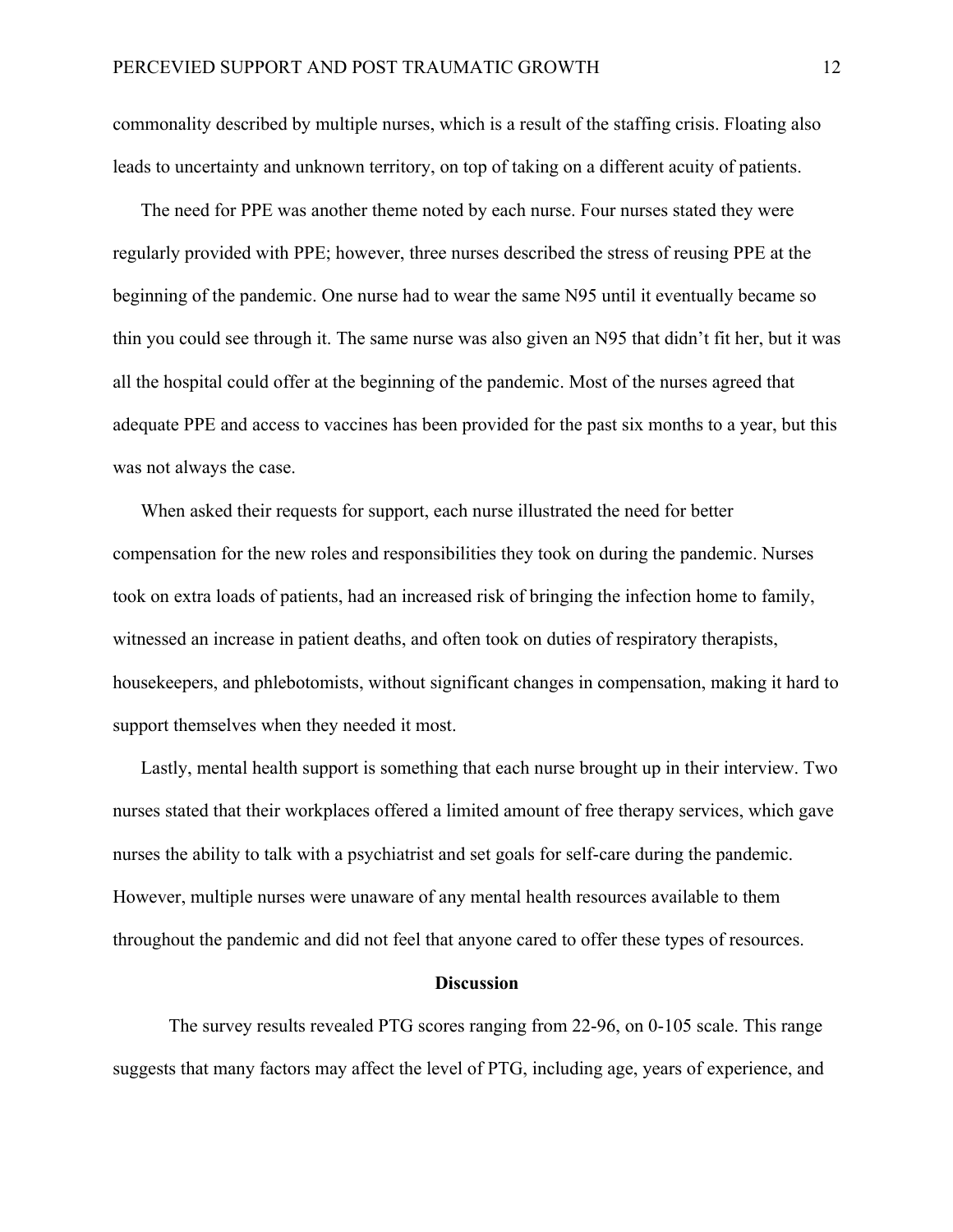perceived training/support/communication from organizations. After interviewing seven nurses, their concerns and requests for support were examined, suggesting multiple areas of improvement for organizational and administrative support. When throwing nurses into a "hero" role, it is important to provide financial, physical, and psychological resources that will compensate for all that they have taken on to support the country through this pandemic. Nurses were expected to show up to work when most of the world stayed at home. Nursing has continually been named the most trusted profession; however, this reputation and praise from the public has not been met with proper compensation and treatment.

Cui et al. (2021) suggests that more nursing experience allowed experienced nurses to feel proficient in their "skills and competencies to respond to clinical emergencies," suggesting a higher level of PTG among experienced nurses, and a need to focus on the psychological status and coping abilities of nurses with fewer years of working experience (2021). The nurses that started out working in the pandemic were developing basic nursing skills while simultaneously facing staffing shortages, caring for COVID positive patients, and floating to units other than their home units. More experienced nurses, although still facing new challenges, already felt proficient in basic nursing skills, which could contribute to the higher levels of PTG in experienced nurses.

The burnout, turnover, and decreased job satisfaction of nurses discussed in the literature review has been emphasized by the toll of the pandemic. To combat these negativities, psychological and financial support were among the top requests of each interviewee. The public may not take into consideration the amount of stress, sadness, and loss that nurses have witnessed during the pandemic, leaving nurses to internalize these feelings. Nurses need ways to debrief and talk about their experiences to promote psychological growth and prevent burnout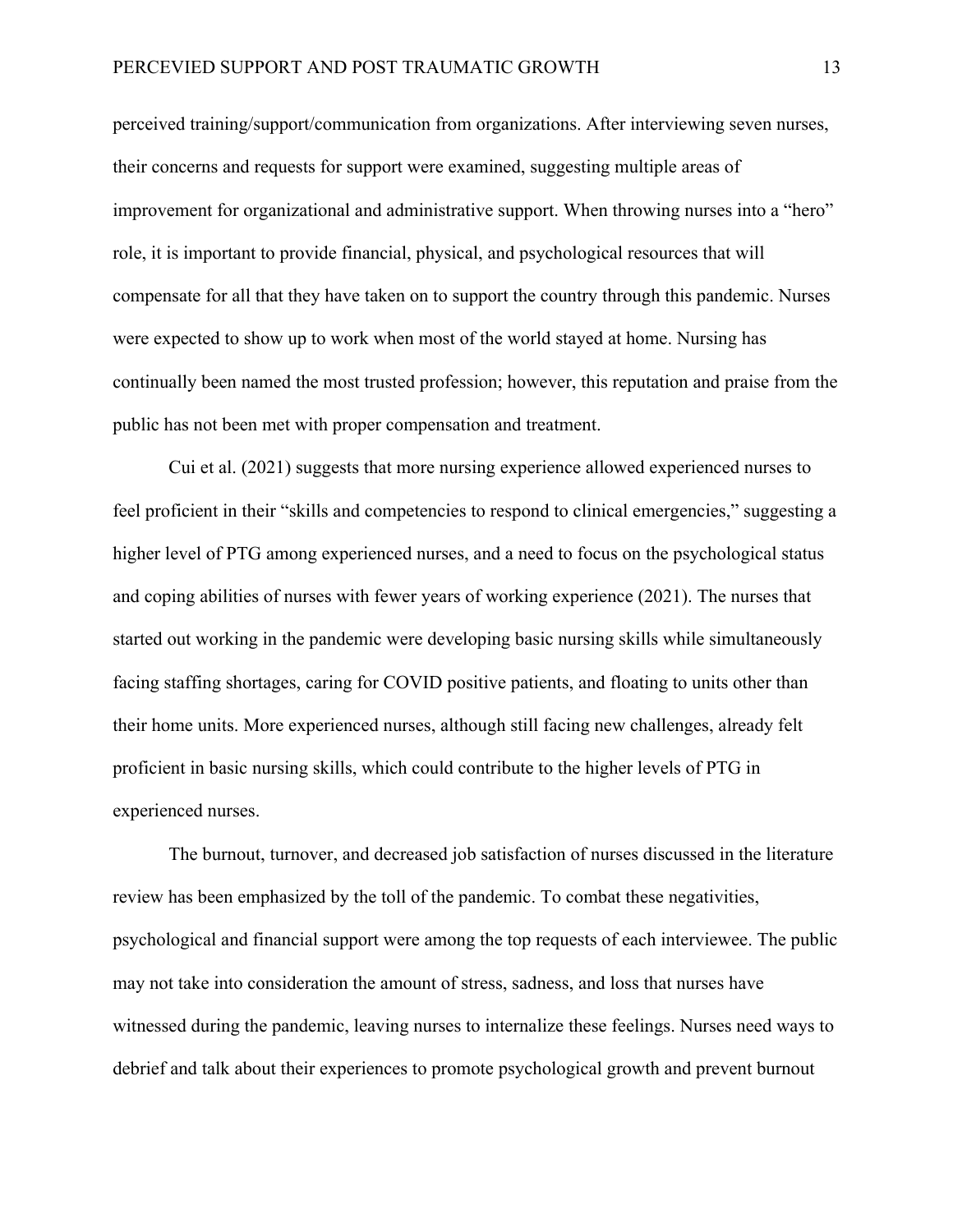and psychological trauma. Cui et al. (2021) illustrates the need for psychological intervention to "stimulate nurses' sense of mission and professional responsibility, generate positive psychological experience and help them achieve growth from frontline work." As mentioned in the literature review, resilience is a trait that is positively associated with coping skills and selfefficacy, both of which contribute to higher levels of PTG. (Yu et al., 2019).

Psychological interventions, such as access to a psychiatrist or life coach to develop coping mechanisms, debrief experiences, and promote positive reflection can contribute to posttraumatic growth. Overall, the purpose of this study was to gain insight into ways that nurses have felt supported during the pandemic, or ways that they would've liked to be supported in order to promote PTG. The pandemic has been a turning point for the nursing profession, and it is time for hospitals and organizations to provide realistic support services and compensate for increased responsibilities to contribute to a more positive outlook on the nursing profession as a whole and prevent the burnout that many nurses are facing.

#### **Limitations**

The sample size of this study  $(n=22)$  was small in relation to the population of nurses, so results cannot be generalized for the entire population. The limited time frame of this study limited the number of responses received from the survey and the ability to interview a larger number of nurses. The COVID-19 pandemic is a newly researched topic within the last two years; therefore, the literature is constantly changing, which is another limitation of this study. There is still more to research to be done regarding the association between perceived support and PTG as nurses continue to work through the pandemic.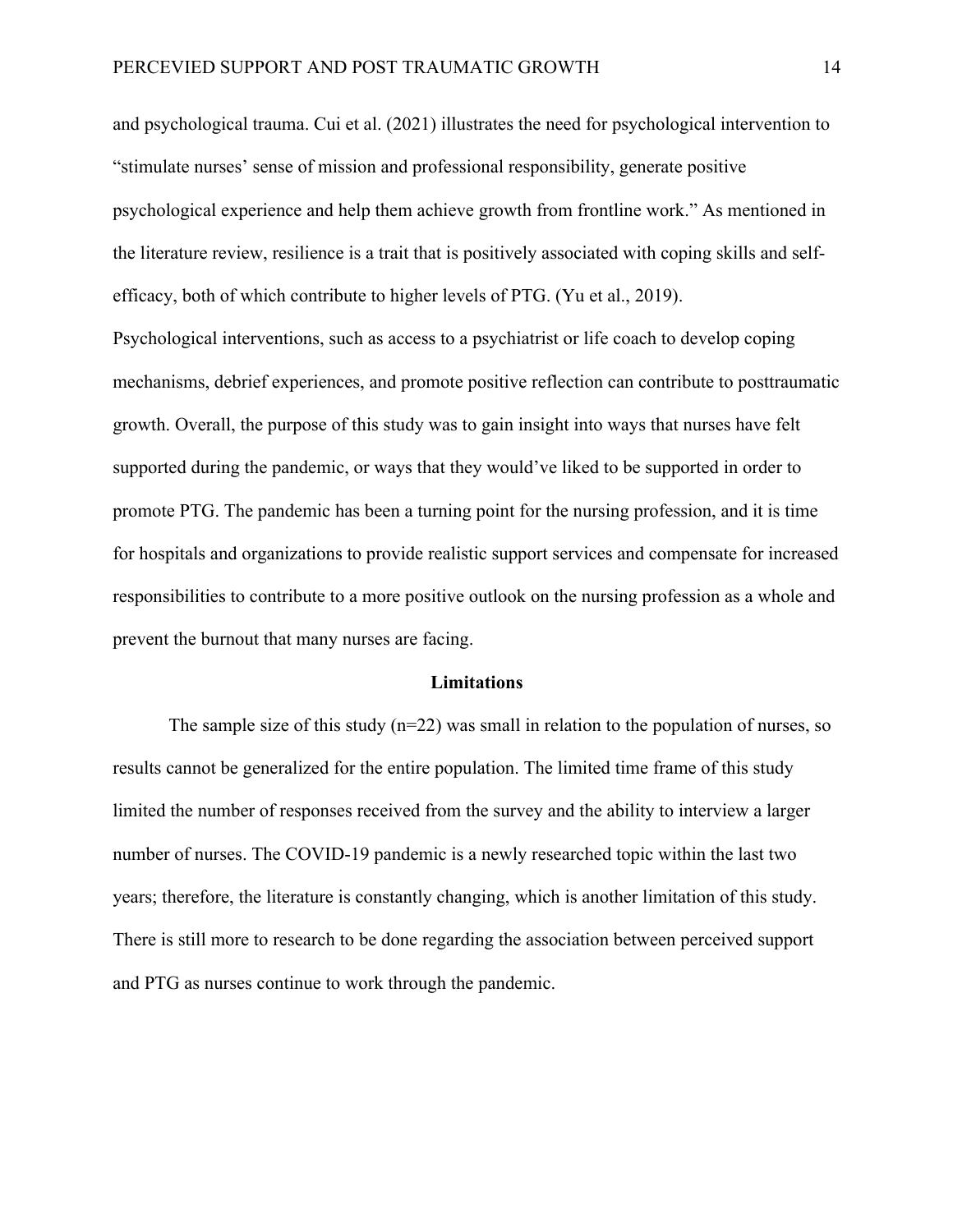#### **References**

- Ali, H., Cole, A., Ahmed, A., Hamasha, S., & Panos, G. (2020). Major stressors and coping strategies of frontline nursing staff during the outbreak of coronavirus disease 2020 (COVID-19) in Alabama. *Journal of multidisciplinary healthcare*, *13*, 2057–2068. https://doi.org/10.2147/JMDH.S285933
- Chen, R., Sun, C., Chen, J., Jen, H., Kang, X. L., Kao, C., & Chou, K. (2020). A large‐scale survey on trauma, burnout, and posttraumatic growth among nurses during the COVID‐19 pandemic. *International journal of mental health nursing, 30*(1), 102-116. doi:10.1111/inm.12796
- Cui P.P., Wang P.P., Wang K., et al. (2021). Post-traumatic growth and influencing factors among frontline nurses fighting against COVID-19. *Occupational and Environmental Medicine,78*: 129-135.
- Fain, J. A. (2017). *Reading, understanding, and applying nursing research* (5th ed.). Philadelphia, PA: F.A. Davis Company.
- Friganović, A., Selič, P., Ilić, B., & Sedić, B. (2019). Stress and burnout syndrome and their associations with coping and job satisfaction in critical care nurses: A literature review. *Psychiatria Danubina*, *31*(Suppl 1), 21–31.
- Giménez-Espert, M., Prado-Gascó, V., & Soto-Rubio, A. (2020). Psychosocial risks, work engagement, and job satisfaction of nurses during COVID-19 pandemic. *Frontiers in public health*, *8*, 566896. https://doi.org/10.3389/fpubh.2020.566896
- Jansen, L., Hoffmeister, M., Chang-Claude, J. *et al.* (2011) Benefit finding and post-traumatic growth in long-term colorectal cancer survivors: prevalence, determinants, and associations with quality of life. *British Journal of Cancer, 105***:** 1158–1165